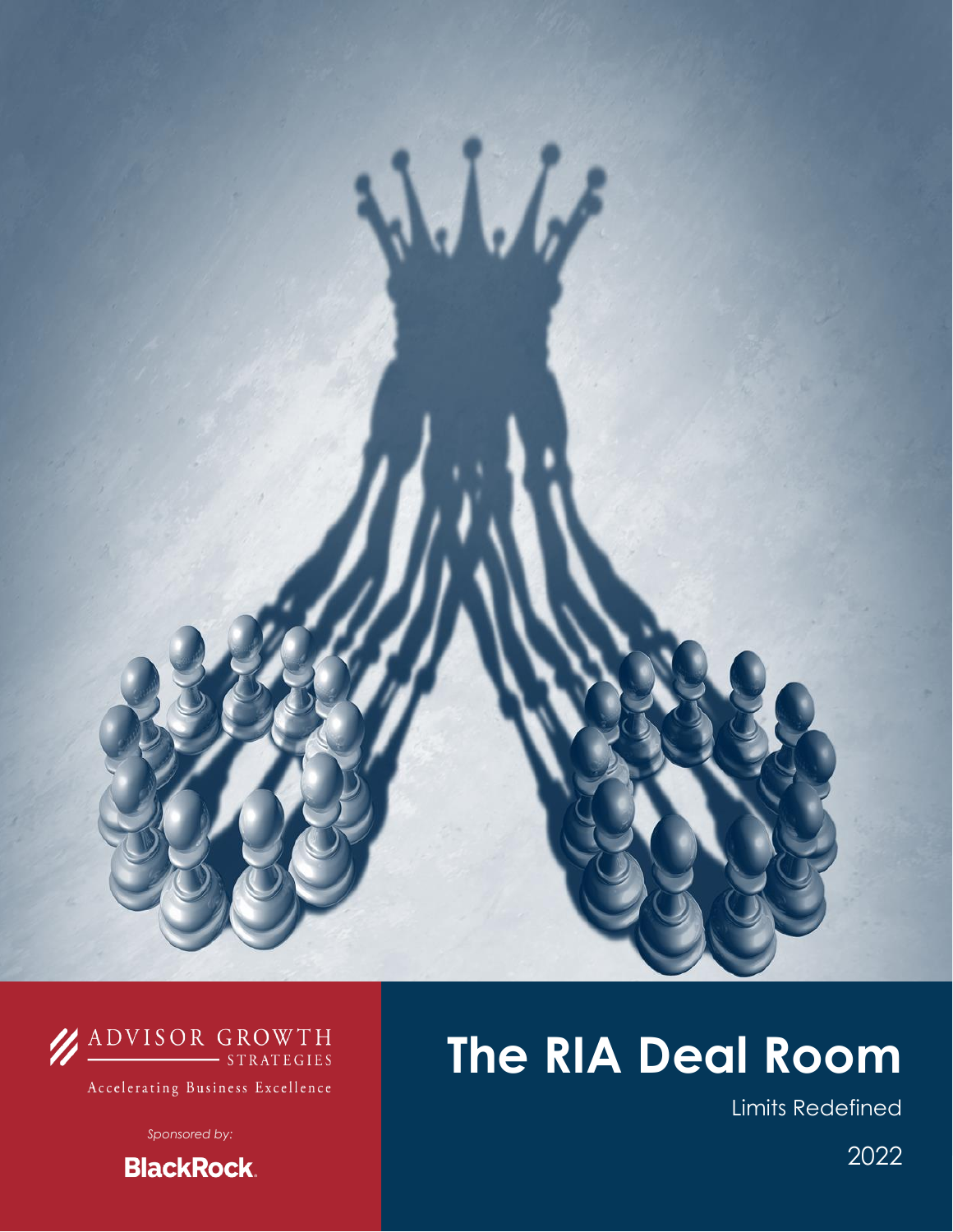## **2021 M&A Review: A Defining Year**

2021 was a defining year for the RIA industry. While certain elements of the economy battled challenging circumstances, the wealth management industry enjoyed banner results. RIA M&A set new records in terms of volume and valuations, and the competitive landscape evolved. The difference between RIA platforms and practices became more acute as high-end RIAs such as Savant Wealth Management, Carson Group, Mariner Wealth Advisors and Beacon Pointe secured investments from top institutional investors and set the tone for a thriving M&A market. The tide rose for all RIAs and 2022 is showing continued momentum.

The RIA space saw continued demand for M&A transactions in 2021. Twenty-two Acquisition Brands completed multiple transactions,<sup>i</sup> and the median-adjusted EBITDA multiple increased for the fourth consecutive year. The data confirmed the accretive influence of private and public equity, as 69% of transactions were completed by platforms with at least one institutional backer. While these investments dominated the market, a more nuanced story developed as the largest acquirers raced for unprecedented size and reach.

Macro-trends fueling demand highlighted in past RIA Deal Room reports remained persistent in 2021. Low cost of debt capital, fierce competition for deals and expanded "check-writing ability" drove demand across the space. The macro-trends were complemented in 2021 by two specific drivers — talent acquisition and geographic expansion. Talent acquisition became more important as the largest platforms sought to build depth within markets during a phase of significant labor market tightening. AGS expects this trend to become stronger in 2022 as the largest platforms seek to deepen bench strength.

2021 proved lucrative for those considering a sale or merger. Valuations increased materially, while the median-adjusted EBITDA multiple set a record. The tailwinds driving supply remained strong as founders aged another year, management fatigue worsened and potential tax policy changes dominated the headlines. The rising tide did not benefit all sellers equally, as evidenced by "premium sellers" that commanded material valuation increases compared with their peer group. A seller's story and the business result are becoming more critical than ever. Buyers want to know a seller's track record and how they can add strategic value.

The 2021 RIA M&A landscape saw buyers face pressure to pick a clear identity in a crowded marketplace, while sellers were forced to demonstrate a compelling story or risk getting lost in the shuffle. RIA M&A is still in the early innings based on industry demographics, fragmentation and a steady supply of new firms created each year. 2021 might have tested the limits of what's possible and defined the rules of engagement for 2022 and beyond. Contact the AGS te[am at info@advisorgrowthllc.c](mailto:info@advisorgrowthllc.com)om to learn more about the new limits of RIA M&A.



**Brandon Kawal**, Principal [bkawal@advisorgrowthllc.com](mailto:bkawal@advisorgrowthllc.com)



**John Furey**, Managing Partner [jfurey@advisorgrowthllc.com](mailto:jfurey@advisorgrowthllc.com)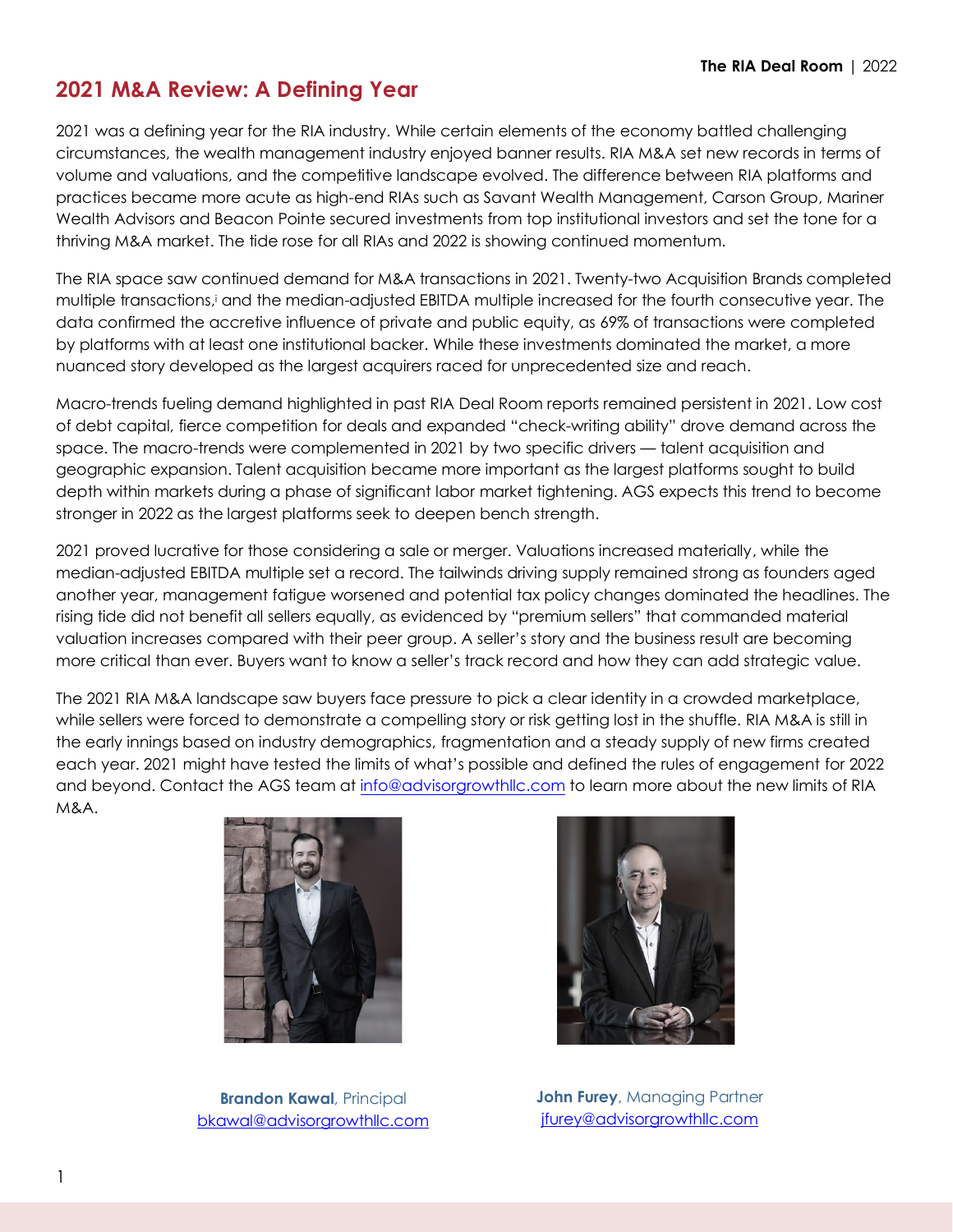## **WHAT IS INCLUDED IN THIS YEAR'S REPORT?**

#### **2022 Insights:**

Qualitative insights from dealmakers on what is ahead in 2022 *(pages 2-3).*

#### **Core Message:**

One-of-a-kind analysis based on 51 transactions closed in 2021 *(throughout the report).*

#### **Survey Data:**

Insights from the Advisor Growth Strategies 2022 RIA Survey (n=101); 53% of respondents have >\$1B in AUM *(throughout the report).*

## **2022: Testing the Limits of RIA M&A**

In early 2022, Advisor Growth Strategies asked prominent dealmakers to provide insight into the current state of M&A. While 2020 was characterized as a year that saw acceleration in dealmaking, 2021 kept the momentum and was dominated by systematic acquirers. While a general theme emerged of "more deals ahead," the optimism was tempered by notes of discipline and process. The feedback from dealmakers is a powerful addition to the RIA Deal Room's unique data-driven approach to analyzing M&A.

#### **Expect another busy year**

Acquisition Brands described the current M&A market as "hot" and a "sellers' market." Multiple industry sources estimate that 2021 established a record number of reported transactions in the RIA industry. The surveyed acquirers noted that pipelines are full, and many are actively evaluating dozens of opportunities. On average, estimated conversion rates (funnel-to-closed transaction) are approximately 34%, which is higher than 2020. AGS believes efficiency increased along with volume, and the market is validating Acquisition Brands' approaches.

Acquisition Brands expect to get their share of the increased activity. All participants anticipate completing the same or more transactions in 2022. The sentiment shifted slightly from 2021, when all participants planned to close more deals in the next 12 months than they had in the previous 12. This moderate change in temperament may indicate that buyers will pick their opportunities wisely in 2022 and limit flexibility in transaction structure versus prior years. Still, no evidence suggests that M&A will slow overall.

#### **Similar approaches**

After a record year in 2021, the AGS team sought to understand if sophisticated buyers would adapt or change their approach in 2022. Most buyers indicated no plans to change or alter their transaction structure. This feedback is not surprising given the level of success in 2021 and indicates Acquisition Brands have found an identity that works in the market. Any notated changes to deal structure were minor and meant to adapt to the market's needs in real time. The most common feedback for the year ahead is a renewed focus on subacquisitions and deepening market penetration. More Acquisition Brands have acquired or developed vital geographic locations, and more are focused on building depth through talent acquisition and office expansion.

#### **Lots of excitement, and some worry**

Buyers provided several reasons to be excited about M&A in 2022, including the expanding number of RIAs, as well as talent acquisition, service expansion and the opportunity to add scale. Most respondents cited favorable industry characteristics and the opportunity to access talent, but there was a distinct underweighting to adding AUM, revenue or cash flow as reasons to do deals.

A few concerning trends tempered buyer excitement. When asked what concerns them about the current M&A market, buyers alluded to the stability of some market participants in adverse market conditions, market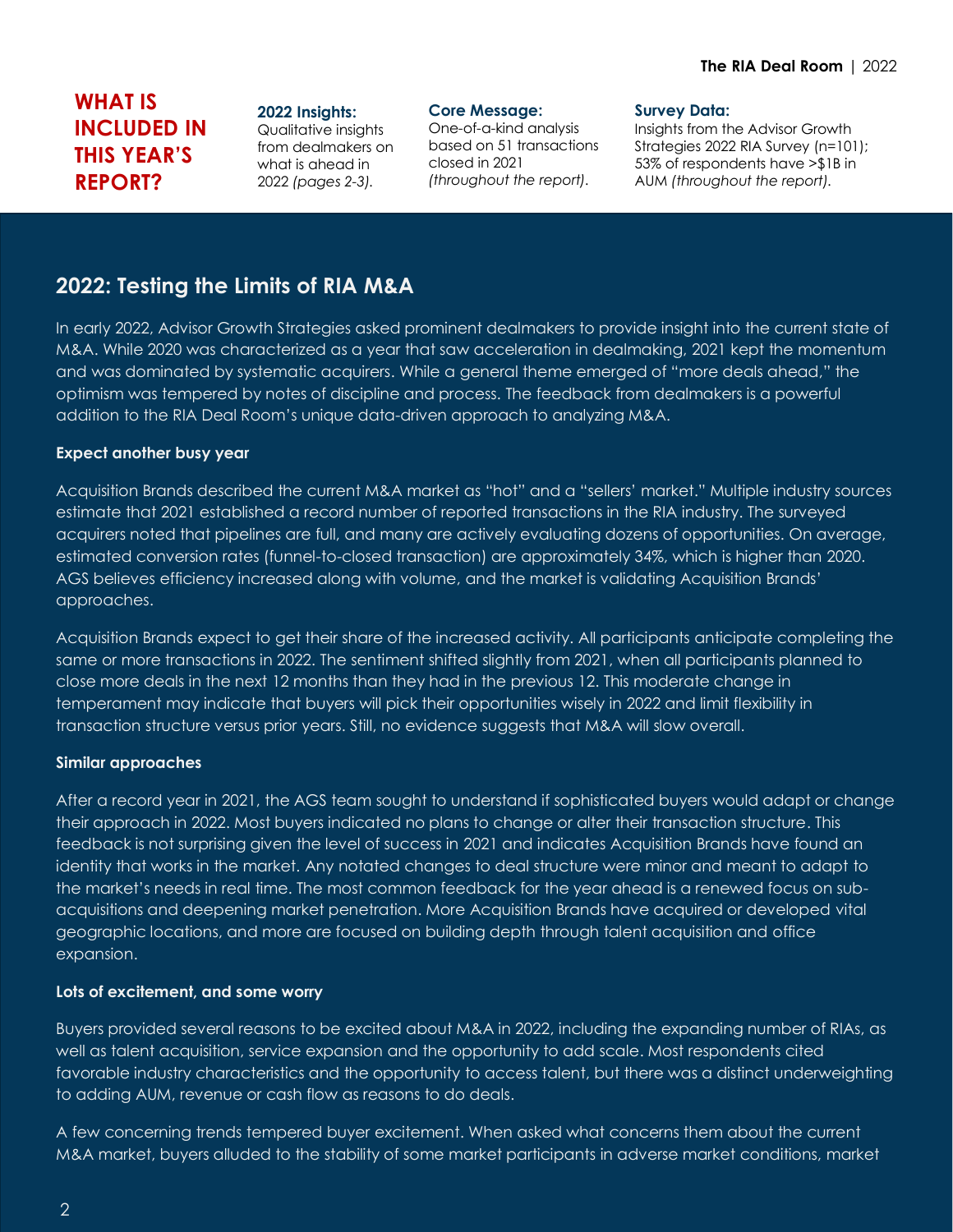disruption, capital market changes and lack of discipline, which could all impact the broader Acquisition Brand ecosystem. Transaction-specific problems were also highlighted, such as unrealistic valuation expectations and overengineered financials. Overall, buyers plan to achieve M&A success in 2022 but acknowledge the potential for increased turbulence in the market.

#### **Remaining systematic**

Dealmakers consistently cited success when real conversations developed with potential sellers. Most pointed to their structure and lack of fit when asked why opportunities fizzle. The comments received broadly acknowledged that lack of talent depth and operational or cultural fit led to failed transactions. Respondents also mentioned valuation and structural discipline as concerns and suggested sticking to their systematic playbook given ample pipelines.

Buyers candidly pointed toward a realistic approach and heavy scrutiny in dealmaking. AGS estimates that Acquisition Brands aggressively pursue less than 25% of transactions they evaluate. Dealmakers are three times more likely to pass on a deal they evaluate in today's market versus prior years and are comfortable with the relatively low conversion rates. The next iteration of M&A will be marked by the question, "What makes you different?" as supply increases meet systematic buyers' demand with evolved criteria.

#### **BlackRock on navigating the road ahead:**

M&A activity in the RIA industry continues to break records with 2021 setting yet another industry record in both deal volume and asset transitions. With almost \$3 trillion in AUM set to change hands over the next 10 years due to retirements, succession, and growth-related challenges, we want to help our clients evaluate their options and understand the implications. Importantly, deal activity is affecting even those firms who are not immediately in the M&A market – valuations affect internal equity for junior partners, technology continues to evolve to meet the growing number of ever-larger RIAs, and talent acquisition continues to pose a challenge.

At BlackRock we pride ourselves on the holistic support we provide our clients and believe this research is valuable for an Independent Advisor in running their business and planning for their next evolution of growth and success. Now more than ever, it is important to stay as close to the trends as possible to make informed decisions and navigate these dynamic times. For more information on how BlackRock can help, please visit [BlackRock's Advisor Center](https://www.blackrock.com/us/financial-professionals/practice/mergers-acquisition), or contact your local BlackRock Partner.

#### **Liz Koehler**

Head of Blackrock's US Wealth Advisor Insights team

## **BlackRock**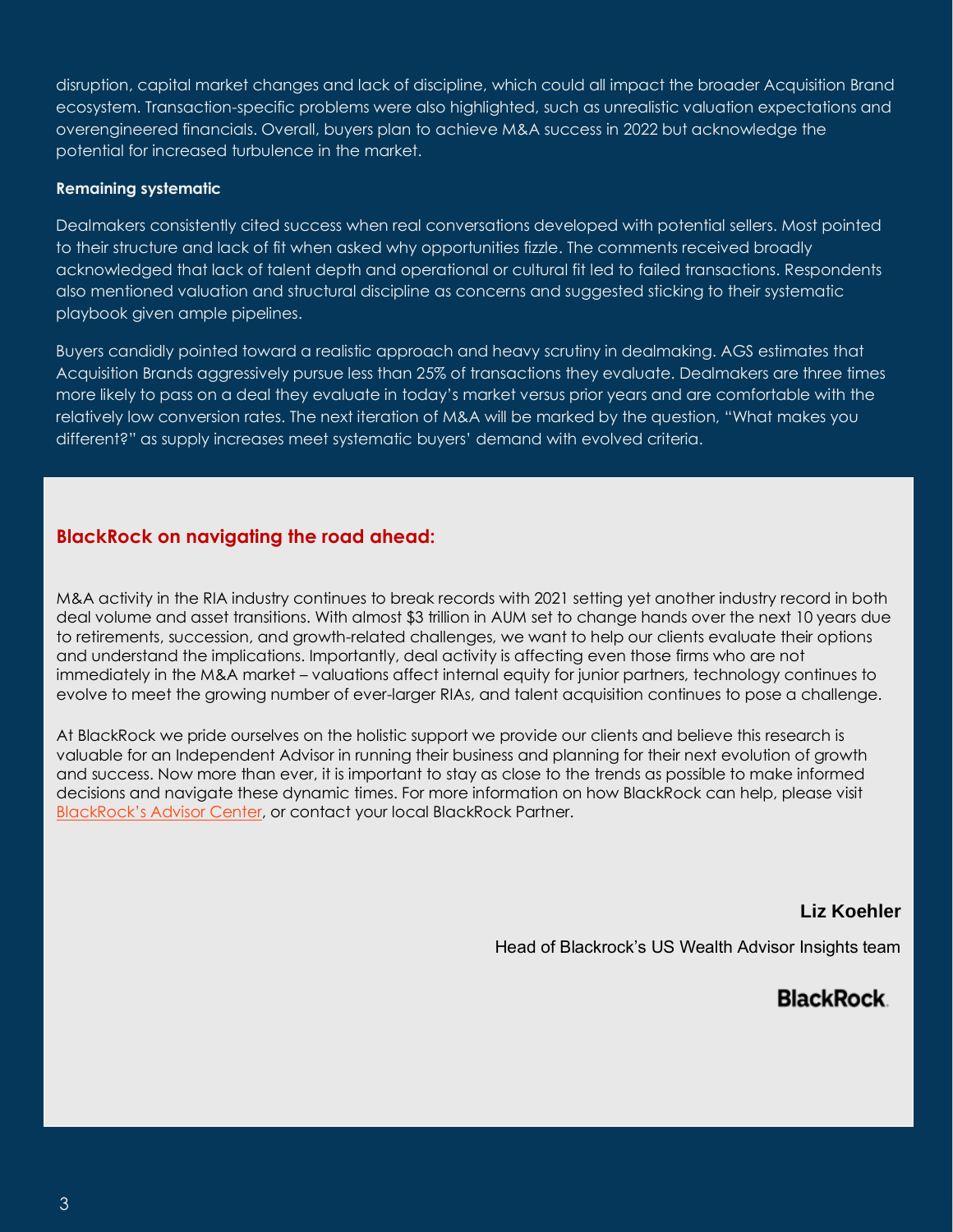## **Evaluating the Limits of RIA M&A**

|                                                          | 2021 Findings                                                                                                                                                                                                                                                                                                                                                                               | <b>Implications</b>                                                                                                                                                                                                                                                                                                                                                                           |
|----------------------------------------------------------|---------------------------------------------------------------------------------------------------------------------------------------------------------------------------------------------------------------------------------------------------------------------------------------------------------------------------------------------------------------------------------------------|-----------------------------------------------------------------------------------------------------------------------------------------------------------------------------------------------------------------------------------------------------------------------------------------------------------------------------------------------------------------------------------------------|
| <b>Changing Battle</b><br><b>Lines</b>                   | Interest from institutional capital continued,<br>the number of RIAs grew and 7% of RIAs<br>controlled almost 70% of total AUM. The RIA<br>space remained dynamic, and the meaning<br>of "big" was redefined as scaled platforms<br>eclipsed \$20B, \$30B and even \$50B in AUM.                                                                                                            | The RIA industry is in a growth cycle and has<br>space for multiple "winners." Industry<br>concentration will continue and at least 10<br>RIAs will achieve \$100B in AUM within the next<br>five years. Operating model diversity is<br>increasing as participants seek to differentiate.<br>The future of M&A is the "story" as buyers and<br>sellers are forced to clarify where they fit. |
| <b>Scarcity and</b><br><b>Arbitrage</b>                  | The median-adjusted EBITDA multiple grew<br>12% from 2020. The increase was a positive<br>development, but valuation growth<br>decelerated for the third year in a row. The<br>top RIA platforms set the pace for all others<br>and leveraged scarcity to increase<br>valuations and create arbitrage<br>opportunities.                                                                     | The deceleration in the median-adjusted<br>EBITDA multiple suggests the market may soon<br>reach an equilibrium. Achieving a premium<br>valuation in 2022 will require a compelling story<br>and demonstrated track record. Acquisition<br>Brands will have the opportunity to be more<br>selective.                                                                                          |
| <b>Early Days of</b><br><b>Risk and</b><br><b>Reward</b> | Certainty ruled the M&A market as the<br>average transaction included 77% cash.<br>Acquisition Brands focused on creating<br>purchase price confidence while leveraging<br>"earn more" incentives and equity to share<br>growth.                                                                                                                                                            | Acquisition Brands will leverage their track<br>records to promote confidence and provide<br>multiple ways to win. The opportunity to share<br>in the upside post-acquisition will become<br>more critical as M&A strategies increase focus<br>on next-generation talent.                                                                                                                     |
| <b>Buyers Pick an</b><br><b>Identity</b>                 | The buyer landscape evolved, and typical<br>buyer profiles now include full and flexible<br>integrators, platform-driven investors, and<br>investors. These varying models are a direct<br>response to increased buy-side competition.<br>The top 22 Acquisition Brands, including<br>varying but clearly communicated identities,<br>accounted for almost 80% of reported<br>transactions. | Acquisition Brands with a systematic approach<br>will continue to win. Opportunistic and<br>emerging buyers will have chances, but a high<br>level of precision is required to win. Increased<br>valuation levels lead to a high acquisition cost<br>and leave little room for error.                                                                                                         |
| The Seller's<br>"Story" Matters                          | Deal volume reached a new record and<br>suggested ample supply exists in the market.<br>Sellers were forced to clarify their story and<br>answer the question, "What makes you<br>different?" Strong history matters, but buyers<br>want to understand how a seller can help<br>meet their future objectives.                                                                               | A straightforward value-added story of organic<br>growth, engaged talent, and unique<br>capabilities or channel access will be required<br>to achieve a premium valuation as more sellers<br>approach the market. Demand will likely<br>continue to outpace supply, but it will take<br>more to stand out in a crowded seller market.                                                         |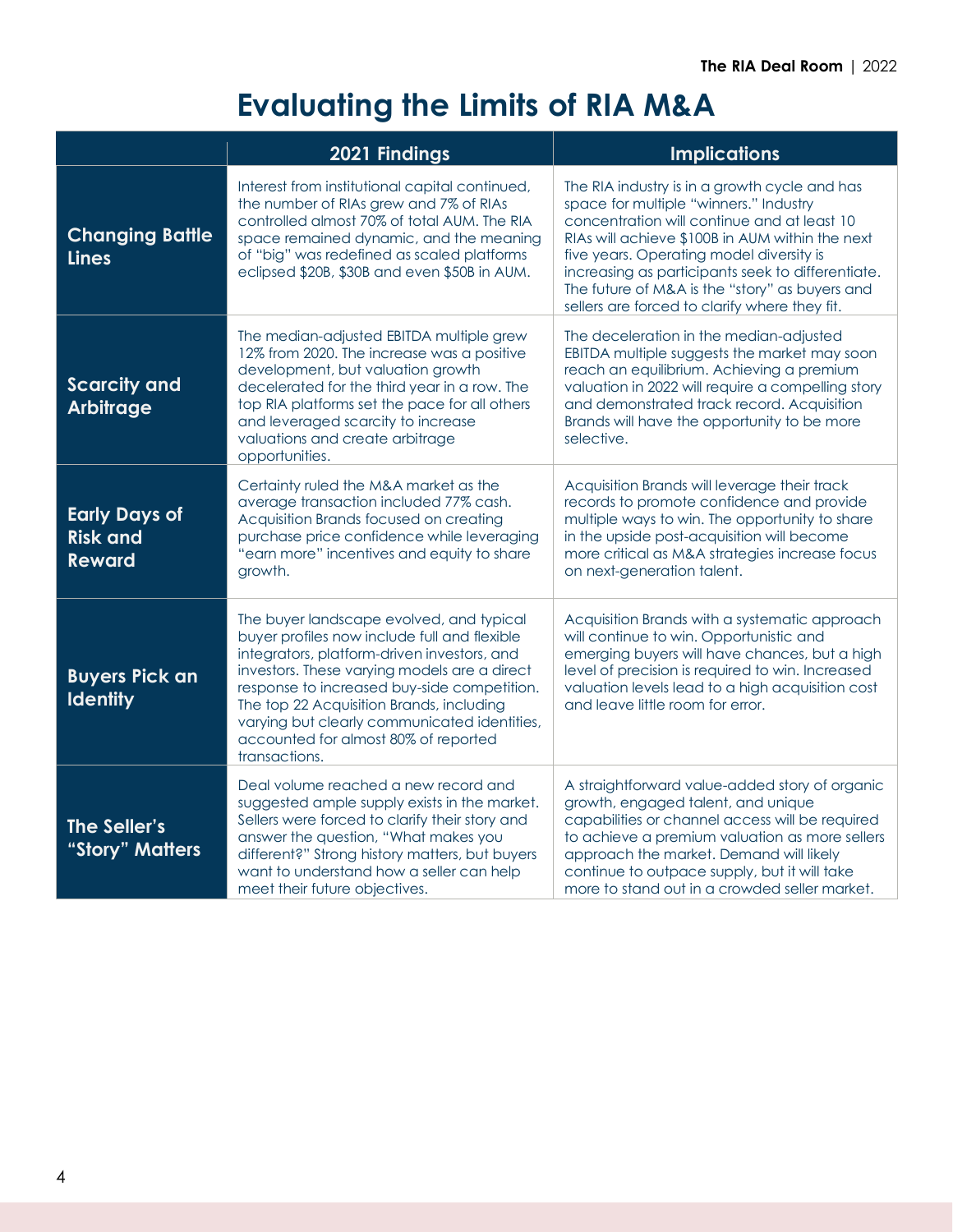## **Changing Battle Lines**

Historic industry trends continued in 2021. Despite industry consolidation claims, the number of RIAs keeps increasing year after year. According to Cerulli and Associates, the RIA channel added more than 500 firms in 2020 (the most recent data available). The real trend is AUM concentration, despite the increase in the number of RIAs. Nearly 70% of AUM was controlled by just 7% of RIAs.iI Larger firms benefited in 2021. The headlines were buzzing as large RIA platforms such as Mariner Wealth Advisors, Savant Wealth Management, Carson Group and Beacon Pointe completed transactions with top-tier institutional investors and effectively recast the industry landscape for RIA valuation.

Influence from outside capital sources shaped the broader RIA market, as new capital partners entered the space and showed that even they must find creative ways to compete. Private equity and family offices looked beyond the biggest and most scaled platforms and evaluated middle-market opportunities with RIAs ranging from \$1B-\$10B in AUM. Outside capital will increase professional management and accelerate the appetite for M&A, assuming opportunities to deploy capital effectively. It is also probable that the industry will experience more significant variation in transaction models and strategies as more outside capital investment occurs.

As a result, common tailwinds furthered a healthy M&A environment in 2021. The growing number of RIAs, increased M&A demand, succession needs and favorable investment characteristics point toward a similar or better result in 2022. While the number of transactions increased, the top Acquisition Brands took their fair share as these firms completed 69% of all transactions and left little room for new market entrants. New competitive pressures developed for buyers and sellers alike. Buyers faced a saturated market that made it difficult to stand out. And for perhaps the first time, sellers entered a market with ample supply that offered no guarantees.



## **Operating Model Diversity**

The RIA M&A market has evolved from a two-lane road to a more complex highway. The industry now has integrators and investors alike that offer minority, defined-path minority, small majority and full acquisition models. These options have created tremendous optionality for potential sellers and fundamentally changed the factors they must evaluate. The theme has shifted to large integrators and investors seeking unprecedented size and reach. The industry still has room for additional consolidation, as large platforms seek to increase geographic footprints and acquire talent to improve depth at all levels.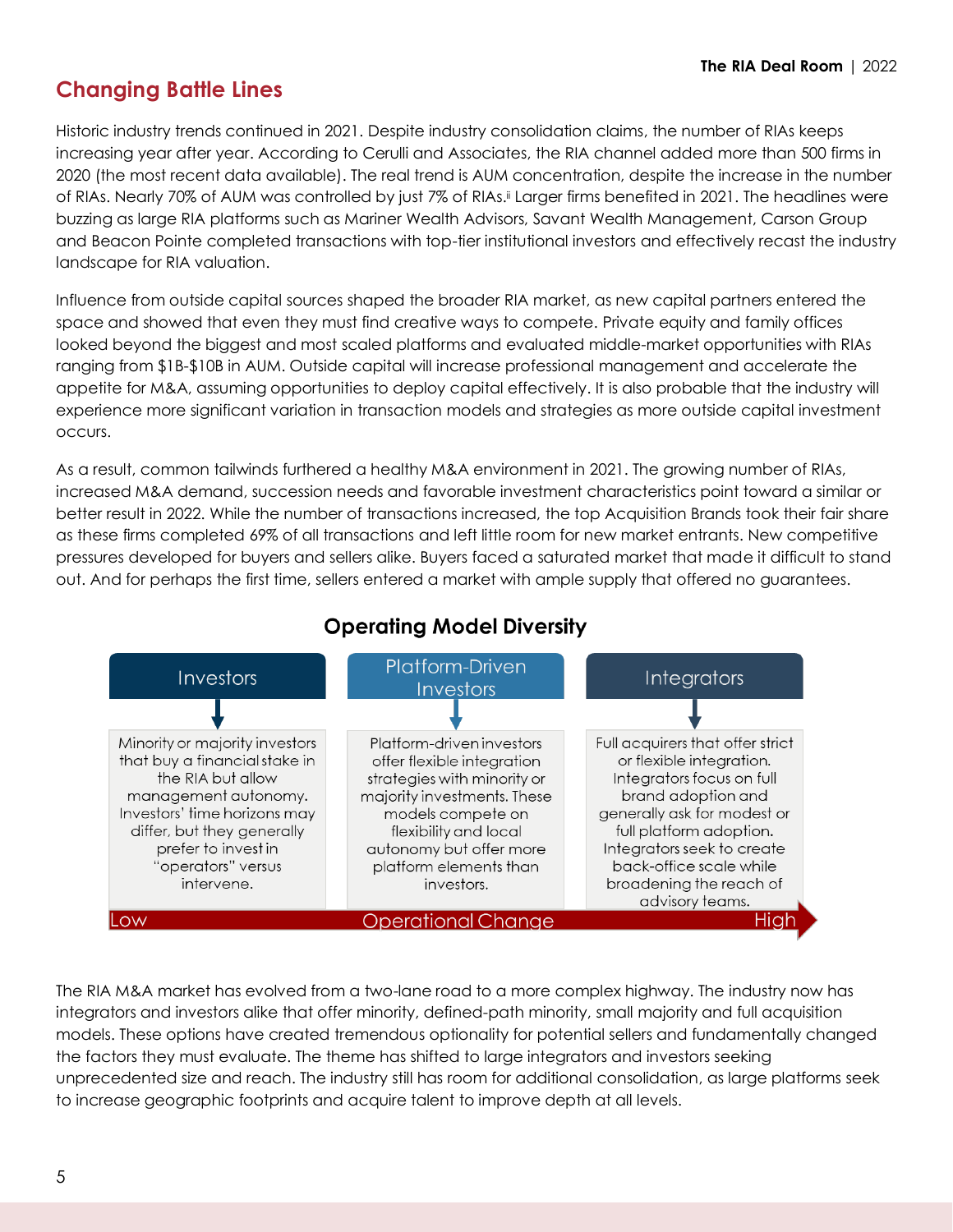#### **The RIA Deal Room** | 2022

This evolution has redefined what it means to be "big." One positive impact of institutional investors is the race for critical mass through organic and inorganic growth. At the end of 2020, more than 20 RIAs and RIA platforms managed more than \$20B in AUM, and several are now approaching or exceeding \$50B in AUM. Organic growth, M&A and broader professionalization are here to stay, and these large platforms aim to compete on a different level. The next 10 years will evolve more than the past 10 and transform our understanding of the wealth management space.

2021

2020

2019

2015-2018

## **Scarcity and Arbitrage**

The median-adjusted EBITDA multiple increased 12% from 2020 to 2021. Valuations increased for a fourth straight year, but median growth decelerated. Softening growth in the median valuation suggests the market could flatten or reach a new equilibrium. The proactive question is, "How much room is there for continued increases?" In prior reports, the AGS team noted that the pace of growth might slow, and it could become increasingly difficult to achieve relative premiums moving forward.

Competitive shifts and the influx of outside capital into the RIA market led to another increase in demand in 2021. Asset concentration results from chasing size and

reach, and the most prominent platforms continue to search for talent to increase depth. However, valuations undoubtedly reacted to two significant drivers — arbitrage and scarcity. The largest RIAs have the most favorable investment characteristics for professional investors and set the pace for the rest of the market. Their scale, supported by well-designed processes, provides a great degree of operating leverage. This has led to incredible valuation pressure for firms with the right size, management and professional team, and platform characteristics. The positive tension between scarcity and professionalization dictates outcomes for the rest of the market.

The last Deal Room report discussed the concept of trickle-down valuations. This concept is further understood by evaluating why scarcity of the biggest and best opportunities leads to better results for others. Scarcity is not simply related to size or brand. Instead, the valuations achieved by the most evolved RIA platforms create a



#### Avg. Adjusted EBITDA Multiple Variance by Size Segment

 $\blacksquare$  <\$200M  $\blacksquare$  \$200M-\$500M  $\blacksquare$  \$500M-\$1B  $\blacksquare$ >\$1B



8.99

я

6.6

51

12%

21%

29%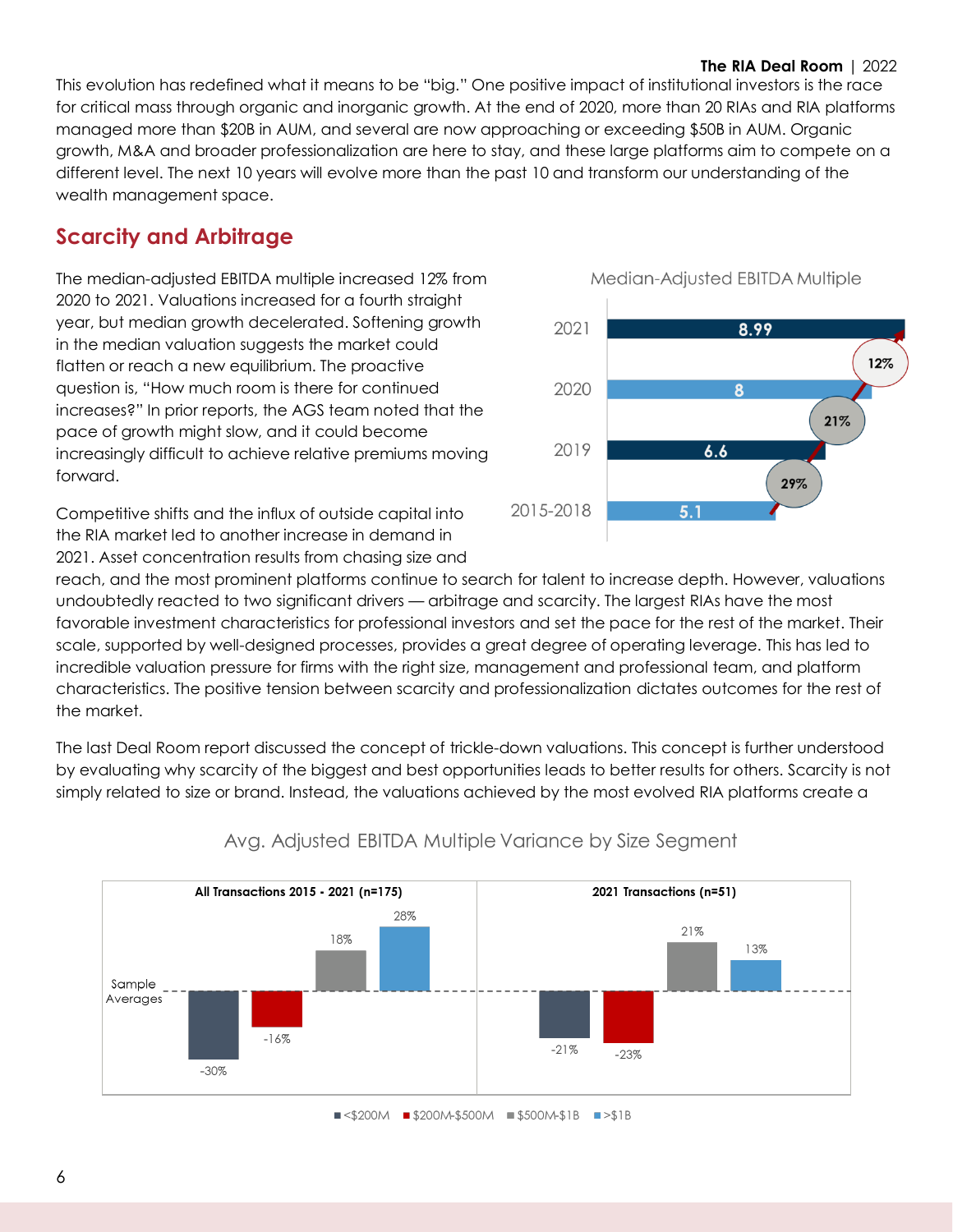spread, and thus an arbitrage opportunity, against the rest of the market. This valuation spread is a barometer for valuation performance, and fuels demand to capitalize on long-term gain.

Consider this example: When a large RIA receives an investment from a private equity firm implying a mid-teens EBITDA multiple valuation, any firm it buys for less is immediately accretive to value. The PE-backed RIA also has flexibility because they can pay a higher multiple for an acquisition if it does not exceed their multiple. This spread has created an arbitrage opportunity that has caused a rebalancing of scales. A \$500 million RIA may be worth one valuation to a PE-backed firm, but significantly less than that in a typical merger of equals. If large Acquisition Brands continue to dominate activity, this relationship will heavily influence outcomes for the broader market.

The record-setting volume of M&A transactions in 2021 implies that supply is incrementally increasing. The balance between supply and demand is critical to maintaining current valuation levels. Demand keeps rising, but the industry may experience less upward valuation pressure than in 2020 and 2021 because buyers have more opportunities than ever to deploy their capital. The outlook for valuations remains positive, although we may not see the same growth as in years past.

## **Early Days of Risk and Reward**

Transaction structures continued to favor cash in 2021. This marks the third consecutive year that the industry has selected certainty. The average deal structure included 77% cash, 21% equity and 2% contingent payments. At first glance, this consistent shift toward cash may make it seem as though only cash buyers dominate the industry and sellers favor certainty and potential upside. A closer look at the deal characteristics suggests two alternative solutions — great clarity between initial purchase and growth incentives, and greater diversification among Acquisition Brands.

The 21% equity component of the average transaction in 2021 represented a modest decrease from the prior year. Still, equity usage is within range and indicates Acquisition Brands are comfortable using expensive and dilutive capital to lure the best opportunities. Equity remains a costly currency in transactions but appeals to a critical stakeholder in today's transaction environment — next-generation talent. The equity storyline is reinforced by some platforms offering sufficient proof that accepting equity in a transaction can result in liquidity down the road. The largest platforms, commanding the highest valuations, now have a track record of offering equity in a transaction and achieving a second round of liquidity. This is a powerful differentiator that redefines equity's opportunity cost.



The emergence of "earn more" incentives proved durable in 2021. Sophisticated buyers created clarity by separating the base purchase price from growth-sharing. This was evidenced by the decline in contingent or at-risk payments codified in base transaction structures. Many of the transactions submitted in 2021 contained clear emphasis on long-term growth sharing awards in addition to compensation. AGS believes this creates a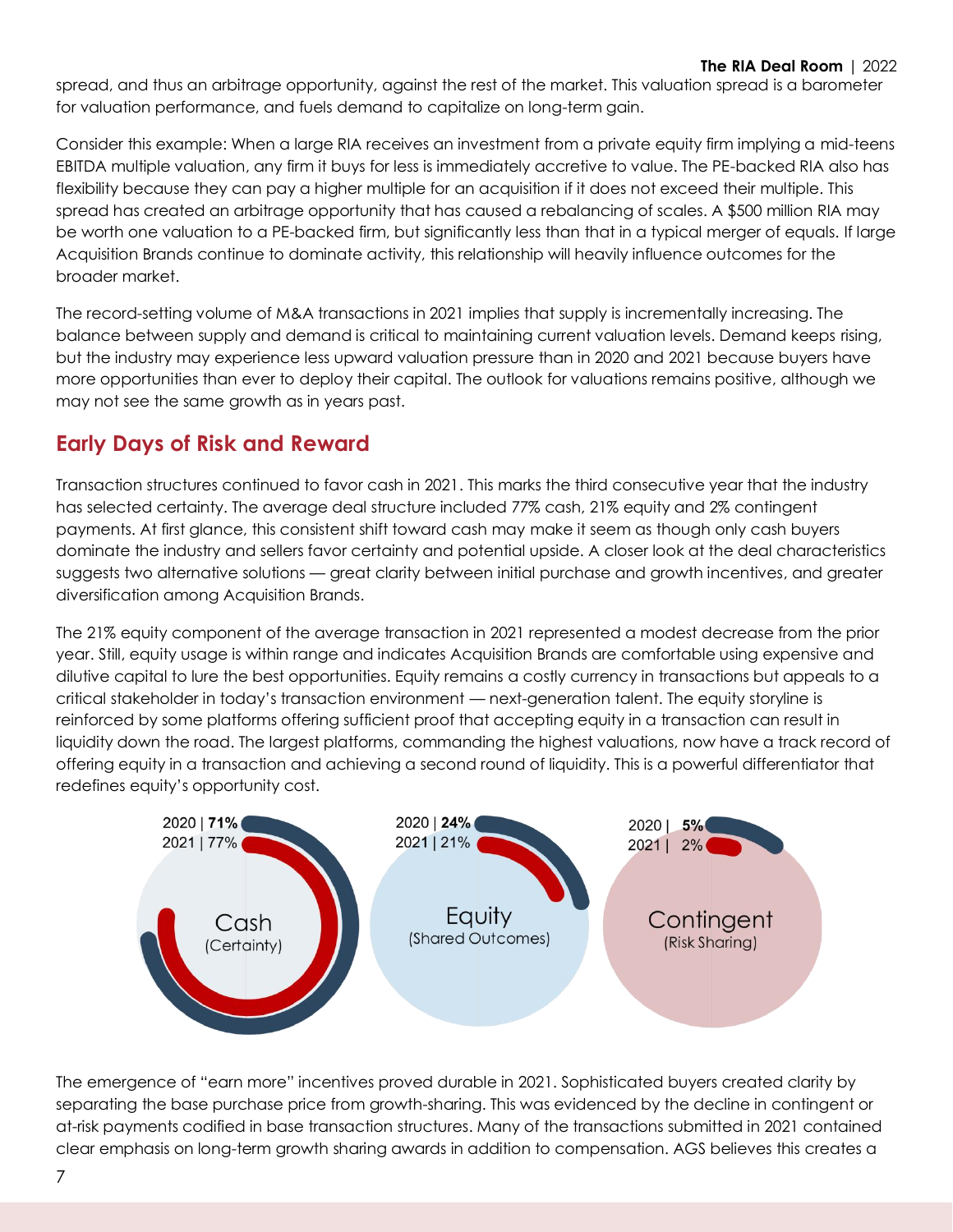positive message for sellers because M&A is no longer a one-time event providing a "second bite at the apple."

The evolution of transaction structures shifted the market from "one-time" to multiple ways to win. AGS believes this offers a more compelling narrative for next-generation talent and growth-oriented owners. However, these changes will also create a more challenging evaluation framework for owners nearing retirement. Some buyers use growth-sharing to signal they are *not* the destination for a seller that wants to "sell and go away."

## **Buyers Pick an Identity**

The buyer landscape evolved further in 2021. Common buyer profiles now include full and flexible integrators, platform-driven investors, and investors. These varying models are a direct response to increased buy-side competition. Acquisition Brands, which include firms identifying as all of these, had another banner year as the top 22 Acquisition Brands accounted for almost 80% of reported transactions. The evolution of transaction and operating models is essential. While the M&A market is not a zero-sum proposition, increased competition creates more options for sellers and a higher barrier to winning transactions. Potential buyers must pick an identity, whether systematic or opportunistic, to stand out in an incredibly crowded space.

Acquisition Brands further defined their ideal targets and operating models while improving their messaging. To effectively address the current M&A opportunities, buyers must prepare to answer key questions in order to build confidence with sellers. These questions involve life beyond the transaction, and Acquisition Brands have developed unique approaches to address sellers' needs. AGS' 2021analysis found 60% of Acquisition Brands were integrators, 14% were platform-driven investors and 13% were investors.iiI The most challenging entry point for prospective buyers is the integrator category, and any new entrants should deeply consider how to differentiate from existing firms.

The evolution of operating and deal models is not the only barrier facing potential buyers. Valuation levels and cash-heavy deal structures have also created a moat around the best opportunities. Potential buyers must focus on the connectivity between business management and their M&A story to penetrate the current deal flow. Potential sellers ask detailed questions about organizational structure, roles and responsibilities, compensation, portfolio management and technology integration earlier in the process. This shift means any potential buyer must quickly connect the dots between their transition and operating model or risk losing good opportunities to established Acquisition Brands.



Acquisition Brands with a systematic and purpose-driven M&A approach are positioned to win. These platforms have built a story around geographic expansion, talent acquisition and post-transaction growth with a proven track record. Operating models vary from full adoption to multi-boutique, but these Acquisition Brands have defined their identity and continue to trust their approach with increased seller supply. This common theme highlights the actual equation for success. In a world where all transactions fundamentally have the same levers, a buyer's platform story and thesis for sharing long-term growth are the only true differentiators.

RIA M&A will become more homogenous as Acquisition Brands scale M&A. Opportunistic buyers will have opportunities, but the story behind "why us" will require more precision. Due to increased valuation levels and heightened competition, the current cost of acquisition will leave little room for error. Opportunistic or early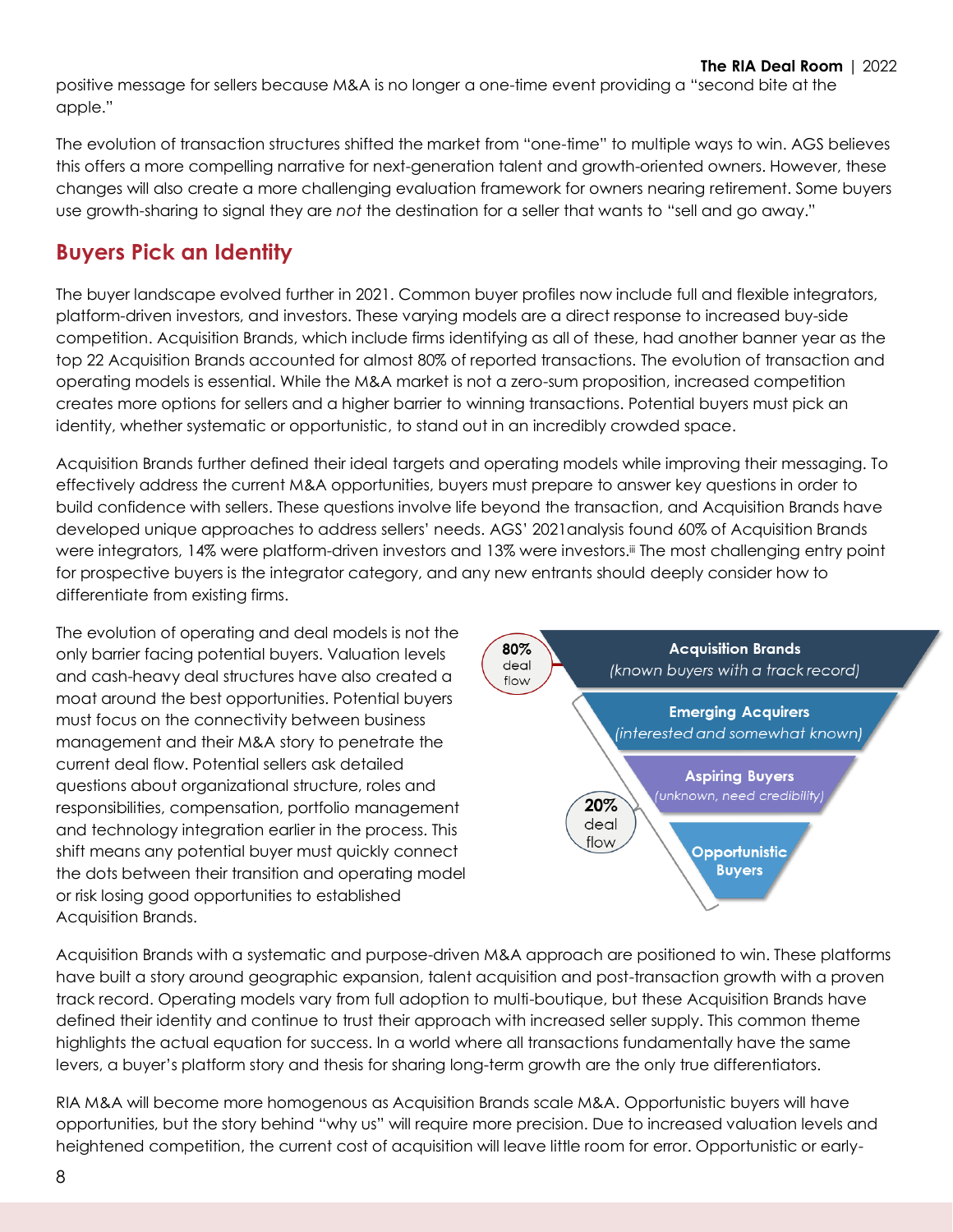stage buyers must take the opportunity to link their business management practices to value-creation through M&A.

## **The Seller's "Story" Matters**

2021 set another record for the number of transactions in the RIA space. Persistent drivers such as succession, management fatigue, tax policy concerns and platform strength remained strong. Increased valuations and seller-friendly terms added to the pressure and brought more firms to the market. This steady increase in transaction volume implies that the total supply of acquisition opportunities is at an all-time high and unlikely to retreat in the near term. The implied increase in supply and slowing valuation growth aren't necessarily causes for seller concern. Instead, the AGS team believes these factors point toward a tension between achieving an average or premium valuation outcome.

The pressure is similar for buyers and sellers. Just as the competitive market landscape in 2021 forced buyers to clarify their value proposition, sellers are now being asked to refine their stories. "What makes you any different from other sellers evaluating the market?" This one question is likely to dictate whether a seller achieves market standard outcomes or exceeds them. Unsurprisingly, this is the exact question that wealth management firms must answer for end-investors.

For several years, demand for a stake in an RIA's growing cash flow stream has materially outpaced supply. This dynamic was still at play in 2021 but supply steadily increased as more sellers were lured to the market by high valuations and favorable deal structures. A median valuation multiple of 9X adjusted EBITDA is fantastic, but it will likely become more challenging to exceed an average outcome without a compelling story. The 2022

buyer survey showed that buyers are becoming more comfortable with evaluating dozens if not hundreds of transactions every year and only converting a low percentage. This message is clear: Acquisition Brands are looking to deploy capital efficiently and favor sellers with organic growth, next-generation talent, unique capabilities or clients, and a portable front-office experience.



#### **Organic Growth**

To achieve premium valuations, a seller must exhibit a track record of repeatable growth. People and processes should support organic growth to demonstrate sustainability. A strong track record of net new growth gives buyers confidence in deploying their increased resources to achieve even higher growth goals.

#### **Next-Generation Talent**

Many RIAs still prefer to transition the business internally, but several challenges exist with execution. Increased valuations and the struggle to find talent have made internal succession less feasible. The AGS survey revealed that 53% of respondents are not ready to transition the business internally due to affordability issues, a lack of candidates or the next generation being unprepared. Additionally, 31% of survey respondents cited talent as the number-one priority in 2022, but a tight labor market complicates succession planning. Despite these challenges, there is strong justification for pursuing a multigenerational RIA beyond managing risk. The external market is willing to pay a premium for opportunities with next-gen talent and a differentiated story. The current "seller's market" applies to all RIAs versus those looking to pursue a transaction in the short term.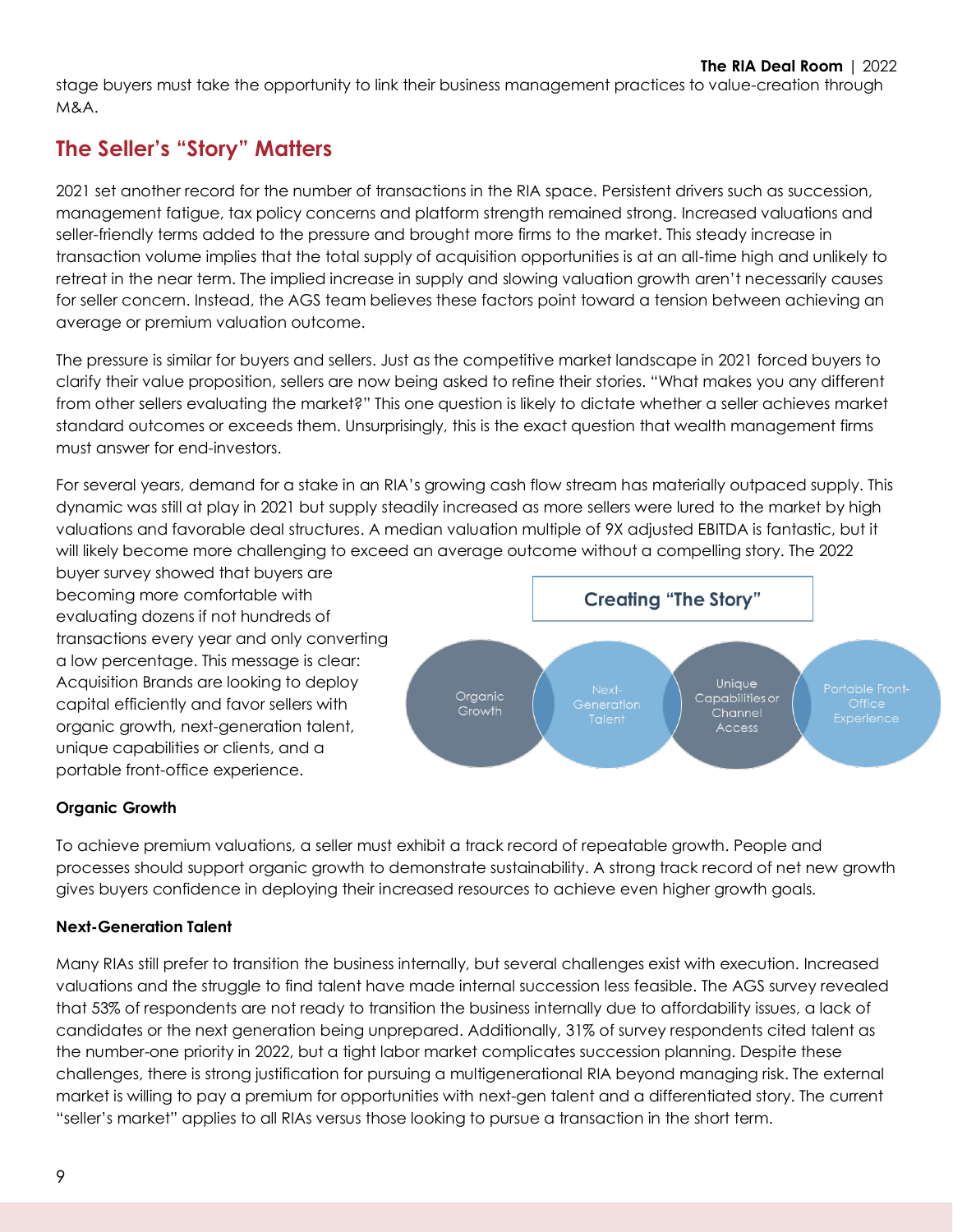#### **Unique Service Capabilities**

Unique service capabilities are attractive for two primary reasons. Firms that provide additional services beyond traditional wealth management, such as trust administration or high-net-worth offerings, typically have stickier client bases and higher client retention rates. Additionally, Acquisition Brands find these services attractive because they can be distributed more widely post-acquisition.

#### **Portable Front-Office Experience**

Acquisitions are much smoother when the client experience remains essentially unchanged. Disruptions in the client experience post-acquisition can lead to attrition. Advisors looking for an immediate exit in conjunction with a transaction should not expect premium valuations.

### **Testing the Limits**

2021 redefined the limits of RIA M&A, but an active transition environment is here to stay, with little evidence that a decline in activity in 2022 is probable. The activity in 2021 suggests RIA M&A will remain strong, and buyers and sellers are likely to face increased pressure to differentiate. Current market conditions indicate that Acquisition Brands will need more conviction to pursue any transaction. A highly competitive market combined with the increased cost of acquisition will likely result in systematic buyers heavily scrutinizing deal flow and casting off a long tail of seller opportunities. Acquisition Brands have a distinct advantage because they see more, evaluate more and pass on more purchase opportunities.

Both buyers and sellers will need to emphasize their "story" In 2022. Increased valuations and the influx of institutional capital will bring more buyers and sellers to market, making a case that the industry will have similar volume to 2021. However, the AGS team expects it will be more difficult for sellers to command a premium above the median and for non-Acquisition Brands to win deals without a compelling story. The best buyers are the best sellers because there is a strong story centered around three factors: organic growth (net of the market), talent (bench strength) and unique capabilities (services or niche growth channels).

There are many reasons to be excited about the year ahead, but the industry should continue studying a rapidly changing market. Valuations may not grow at the same rate, and buyers and sellers will need to focus more on building robust business management processes to differentiate, maximize options and make a relative valuation premium. There are no guarantees in M&A, but one certainty is that all RIAs should remain informed and nimble as the industry rapidly changes over the next decade.

### **Contact Us**

**Advisor Growth Strategies, LLC** 3225 N. Central Ave., Suite 100 Phoenix, AZ 85012

Office: 480.245.5094 Email: [info@advisorgrowthllc.com](mailto:info@advisorgrowthllc.com) Website: [advisorgrowthllc.com](file:///S:/Personal%20Folders/AGS%20Corporate%20Documents/Research/The%20RIA%20Deal%20Room%202022/advisorgrowthllc.com)